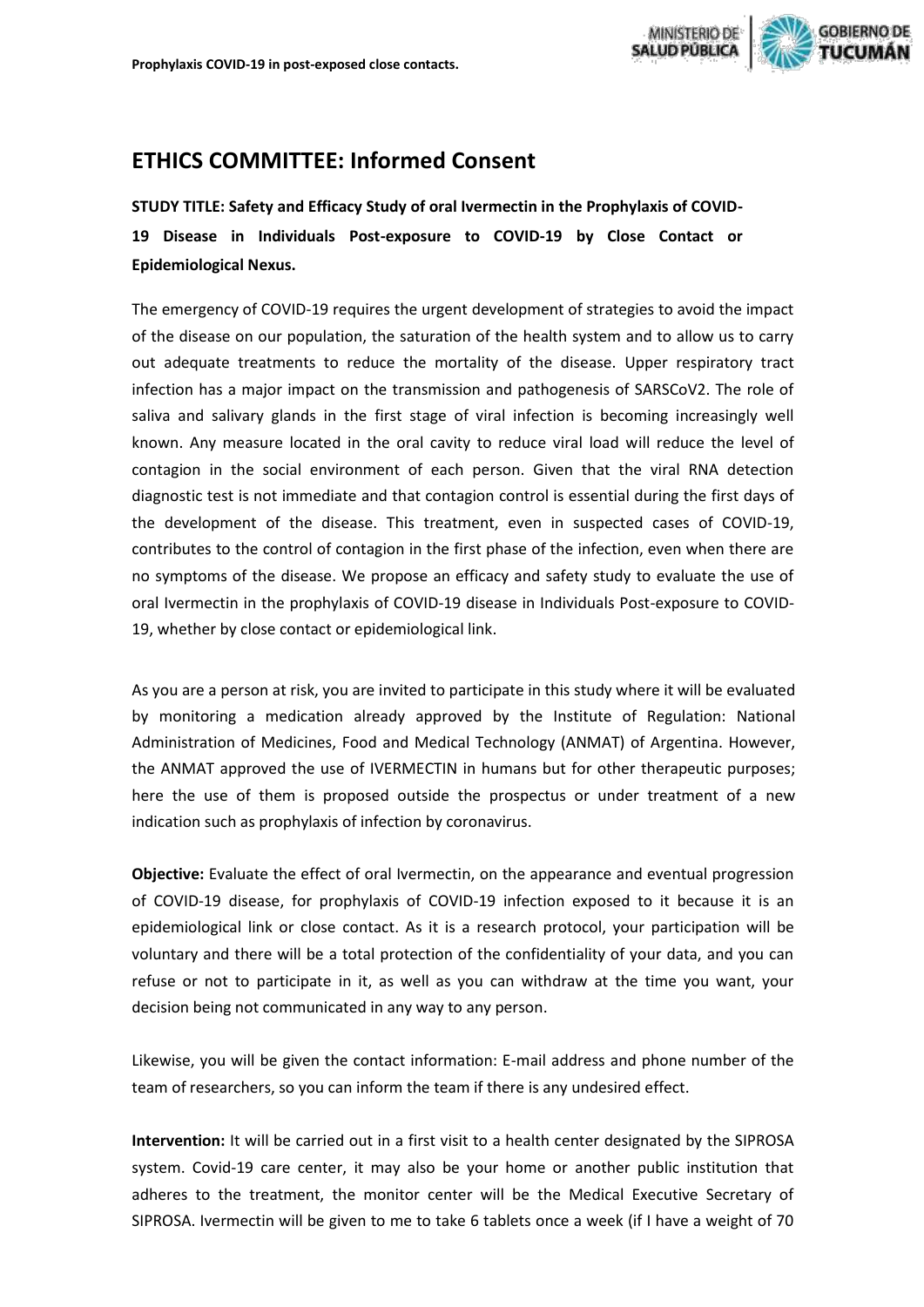

kg or more, one more tablet will be added). This treatment will have a single repetition a wee It is recommended that I take them with food, that is, with lunch.

I am informed that if I present symptoms for Coronavirus infection, I will have a nasopharyngeal swab for diagnosis of COVID-19 by RT-PCR. If my sample tests positive for coronavirus, prophylaxis treatment will be suspended no matter what stage it is in. This way you will be able to receive the care proposed by the health team that will be designated to attend to the positive cases and that do not belong to the investigation team of this studio. Once prophylaxis is suspended, the study follow-up phase begins for 21 days.

**Total Duration of the Study**: 14 days: Intervention Period (7 days) and post-intervention follow-up (7 days): with the Initial Visit for questioning about my background, signing of this consent and taking a sample for PCR, Visit 1 for control and dispensing of the first dose. A telephone communication on day 4 and 2 more visits: a visit on day 7 for clinical control and dispensing of the second dose and another visit on day 14 where I will have a clinical control and PCR.

**Characteristics of Ivermectin**: Ivermectin is a drug in use for a long time in the antiparasitic treatment (vermicide) both in animals and in man. Ivermectin is not approved for use in COVID-19 at this time.

Although the side effects of ivermectin are mild, very infrequent and all are temporary. These effects are due to the toxic substances released after the vermicidal action. These effects revert after stopping the drug. Likewise, the following hypersensitivity reactions could occur, which are pruritus, conjunctivitis, arthralgia, myalgia (includes abdominal myalgia), fever, edema, nausea, vomiting, diarrhea, lymphadenopathy, orthostatic hypotension, tachycardia, asthenia, rash and headaches . These symptoms are rarely severe. Ophthalmic side effects are rare after treatment, but an abnormal sensation in the eyes, papilledema, anterior uveitis, conjunctivitis, limbites, keratitis, chorioretinitis or choroiditis, that can occur because of a condition of themselves, can be found occasionally during treatment. They are rarely severe and generally disappear without the help of corticosteroids. Symptoms of drowsiness and non-specific transient ECG changes were reported. Sometimes transient eosinophilia may appear. As ivermectin is contraindicated in pregnancy and lactation. To rule out the probability of pregnancy in women of childbearing age, a pregnancy test will be performed before enrolling the patient in the study. Sometimes transient eosinophilia may appear. As ivermectin is contraindicated in pregnancy and lactation. To rule out the probability of pregnancy in women of childbearing age, a pregnancy test will be performed before enrolling the patient in the study. Sometimes transient eosinophilia may appear. As ivermectin is contraindicated in pregnancy and lactation. To rule out the probability of pregnancy in women of childbearing age, a pregnancy test will be performed before enrolling the patient in the study.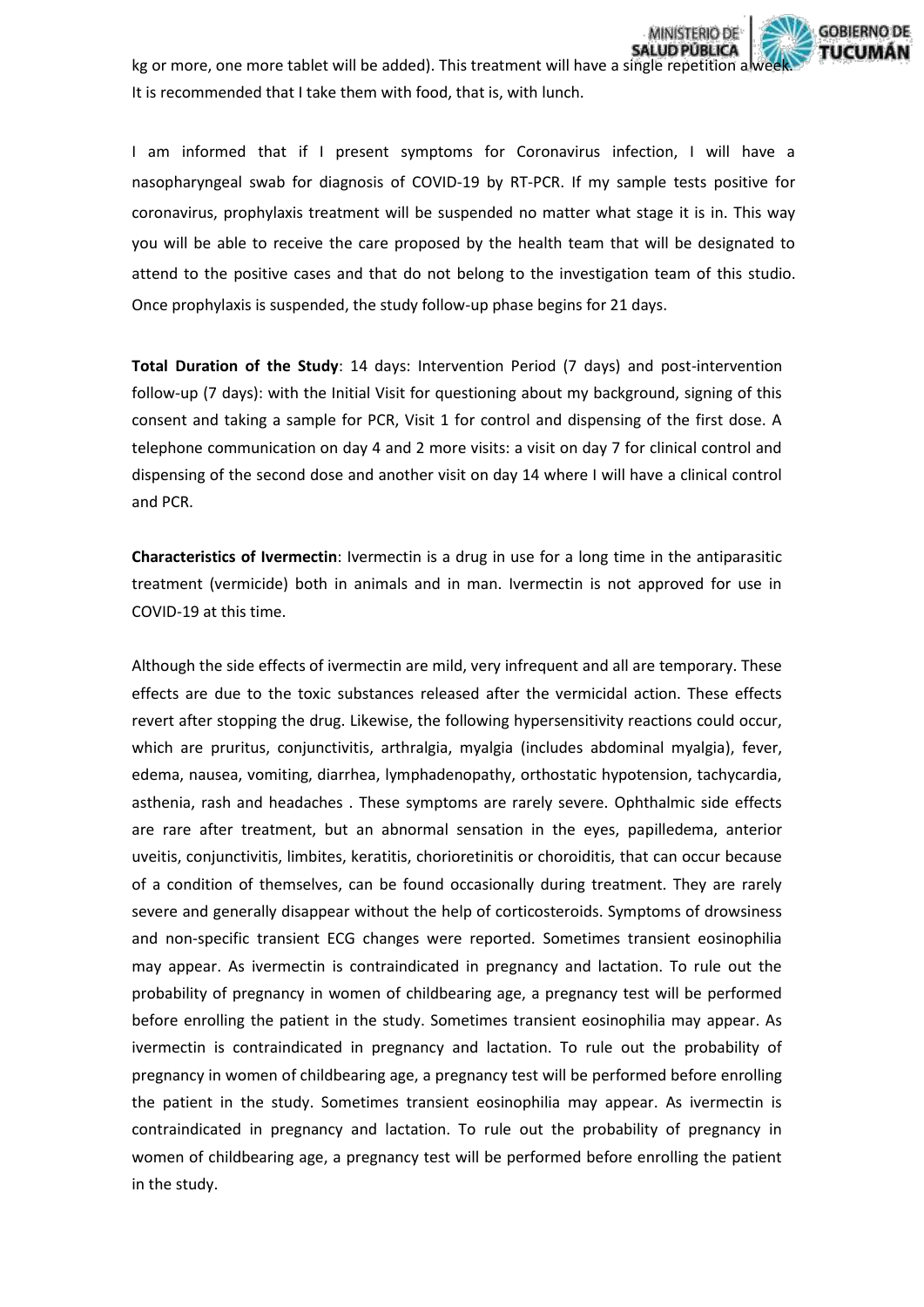There is a possibility that prophylactic treatment with ivermectin may not have a beneficial effect against coronavirus infection. This may provide interesting data along with other investigations to be able to use it after the analysis of the collected data.

Several Research studies are in progress, but they need more time to get results. The Ministry of Health of Tucumán has evaluated the different drugs that are being tested in studies that are underway and others that have been completed and, after the opinion of research experts, considers that the use of ivermectin as a prophylaxis to avoid infection by coronavirus for people exposed to contact either by close contact or by epidemiological link with suspected or positive patients for coronavirus would be an alternative.

Your participation in the study is voluntary, and if you agree to participate, you can still withdraw from the study at any time. This will not affect your care or your working conditions. All your data will be confidential and only the researchers will know your identity. There is no cost to participate and you will not be paid to participate.

*Data of the study researcher to be able to communicate Dra: Marcela Dive Mohamed who can be contacted at any time during the study Cell phone number 381 6 136 900 or Medical Executive Secretary Siprosa semsiprosa@gmail.com -tel.- 0381 4 526 111- internal 10*

I have been informed that I can participate in this research study to test the effect of ivermectin as a preventive treatment to avoid coronavirus infection.

I understand that the drug ivermectin is currently approved by the National Administration of Medicines, Food and Medical Technology (ANMAT) of Argentina, but only for use as a vermicide and that it is not yet approved for use in prevention or infection by Coronavirus.

The Ministry of Public Health of Tucumán and the researchers responsible for this study may suspend the carrying out of this study for different reasons at any stage of its development.

I give my consent to receive the prophylactic treatment with ivermectin proposed by the researchers of the Ministry of Health of the Province of Tucumán for my Coronavirus COVID-19 infection.

Patient Name

 $DNI$